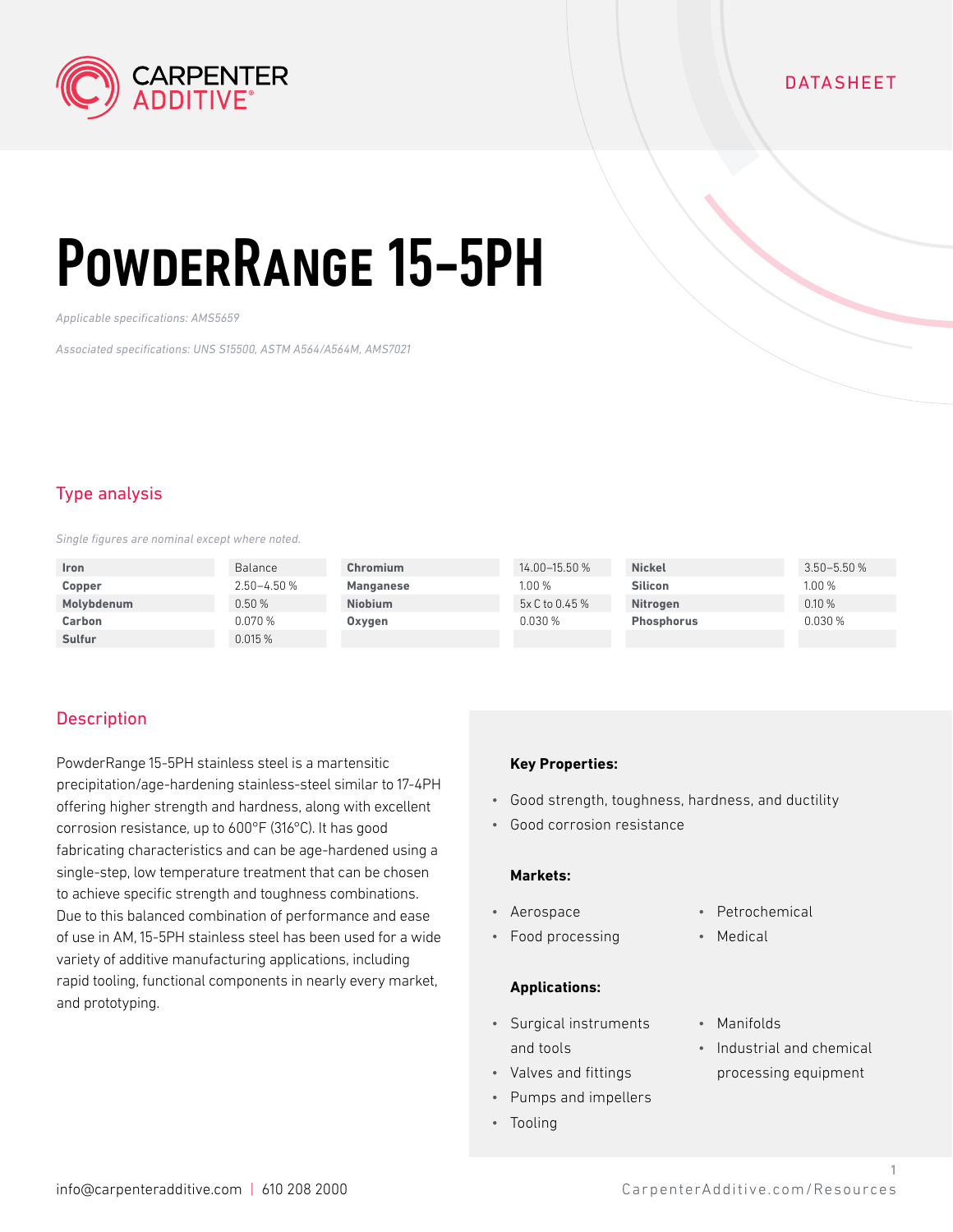

## Powder properties

| <b>PART NUMBER</b>              | PowderRange 155 F                                         |
|---------------------------------|-----------------------------------------------------------|
| <b>APPLICATION</b>              | $I - PBF1$                                                |
| <b>MAXIMUM PARTICLE SIZE</b>    | Max 1 wt% > $53 \mu m^2$                                  |
| <b>MINIMUM PARTICLE SIZE</b>    | Max 10 vol% < 15 $\mu$ m <sup>3</sup>                     |
| <b>LSD PERCENTILE</b>           | D10, D50, D90 <sup>3</sup> , reported                     |
| <b>ATOMIZATION</b>              | Nitrogen Gas Atomized                                     |
| <b>APPARENT DENSITY (G/CM3)</b> | Measured according to ASTM B2124 and reported             |
| HALL FLOW (S/50G)               | Measured according to ASTM B213 <sup>5</sup> and reported |

*1 ASTM/ISO 52900: Laser—Powder Bed Fusion (L-PBF), Electron-Beam Powder Bed Fusion (EB-PBF), Directed Energy Deposition (DED) 2 ASTM B214 Standard Test Method for Sieve Analysis for Metal Powders* 

*3 ASTM B822 Standard Test Method for Particle Size Distribution of Metal Powders and Related Compounds by Light Scattering* 

*4 ASTM B212 Standard Test Method for Apparent Density of Free-Flowing Metal Powders Using the Hall Flowmeter Funnel* 

*5 ASTM B213 Standard Test Method for Flow Rate of Metal Powders Using the Hall Flowmeter Funnel*

*Testing of powder will fulfill certification requirements to Nadcap Materials Testing and ISO/IEC 17025 Chemical, per relevant ASTM procedures*



**FIGURE 1—SEM IMAGE OF TYPICAL PowderRange 15-5PH POWDER**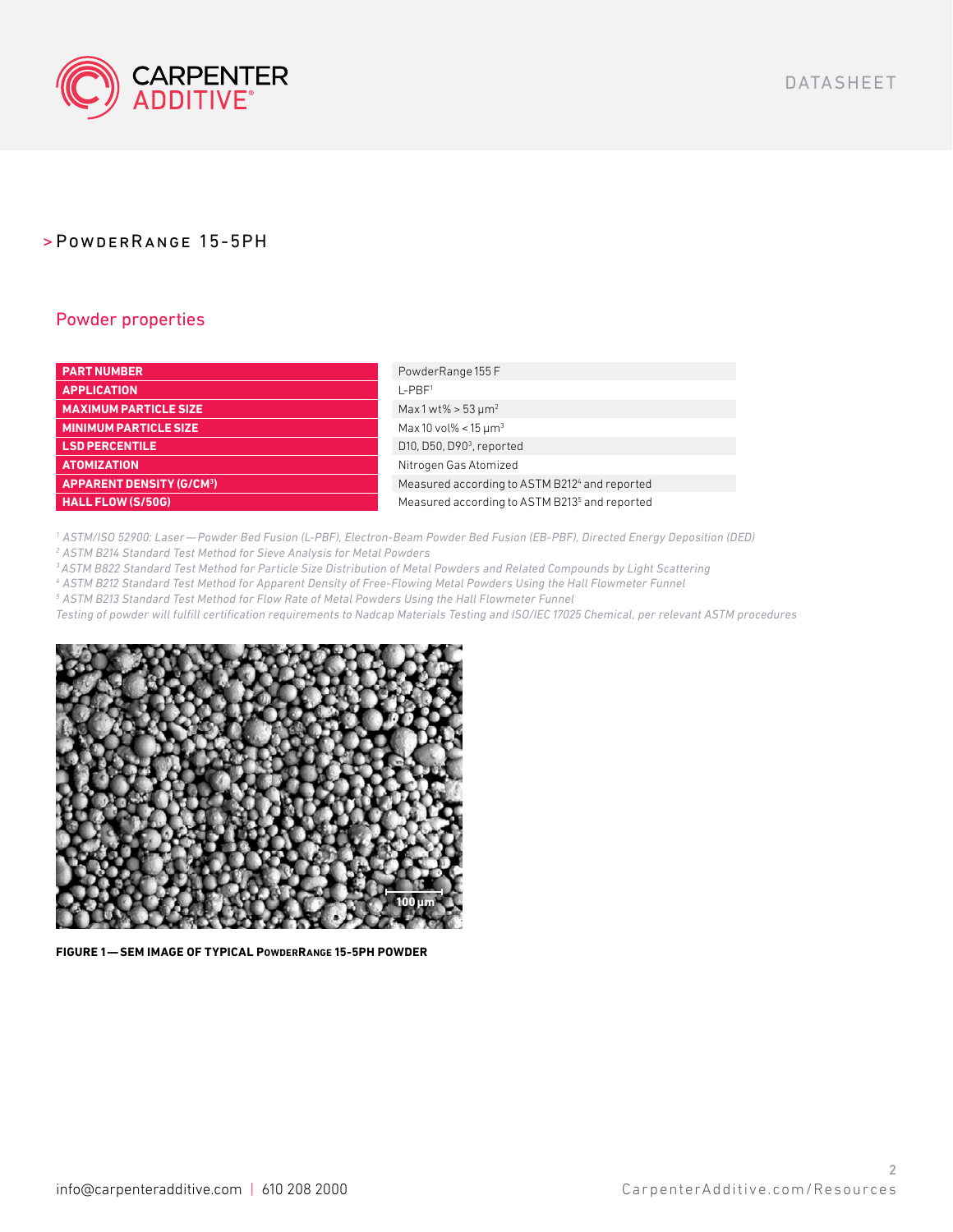

### Additive manufacturing process guidance

## **ASTM/ISO 52900: LASER-POWDER BED FUSION (L-PBF) Laser-Powder Bed Fusion (L-PBF) As-built** PowderRange 15-5PH is compatible with all commercially available L-PBF equipment. To achieve mean, as-built density >99.9%, 20 to 60 µm layer thicknesses and Specific Energy ≥ 50 J/mm $^3$  is recommended. **Stress relief** Stress relieve at 1250°F (677°C) for 1 hour per inch of thickness (minimum 2 hours) up to 4 hours. **Homogenization (Hom)** Carpenter Additive recommends a homogenization treatment at 2000°F (1093°C) for 1 hour followed by an air cool to minimize anisotropy. If performing a HIP step, a separate homogenization treatment is not required. **Hot Isostatic Press (HIP/Sol/H900)** We recommend HIP as standard practice for microstructure homogenization, removal of residual spatter-induced voids, trapped gas porosity in powder and keyhole porosity, as well as to heal any shrinkage-induced micro-cracks in the material. **To achieve up to full density (100%):** Process components under argon at not less than 14.5 ksi (100 MPa) at a temperature of approximately 2087°F (1141°C); hold at the selected temperature for approximately 240 min then cool under inert atmosphere to below 800°F (427°C). Follow with Solution Anneal and Age treatment as described below. **Solution Anneal and Age Condition (Hom/Sol/H900)** After either homogenization or HIP'ing, Solution Anneal at 1900°F (1038°C) per ASTM A564/A564M for 0.5 hours, cool to below 90°F (32°C) to achieve complete transformation to martensite. Sections under 3in. (76mm) can be quenched in a suitable liquid quenchant (e.g. water or oil) and sections over 3in. (76mm) should be rapidly air cooled. It is recommended not use this Solution Annealed condition, without age hardening, for the final product due to susceptibility to stress-corrosion cracking. After Solution Anneal, age material as desired per ASTM A564/A564M, e.g. 900°F (482°C) for 1 hour and air cool. **Machinability** PowderRange 15-5PH is readily machined in both the solution-treated and various age-hardened conditions. In the solution-treated condition, it machines similarly to stainless steel types 302 and 304. When using carbide tools, surface speed feet/minute (SFPM) can be increased between 2 and 3 times over the high-speed suggestions. Feeds can be increased between 50 and 100%.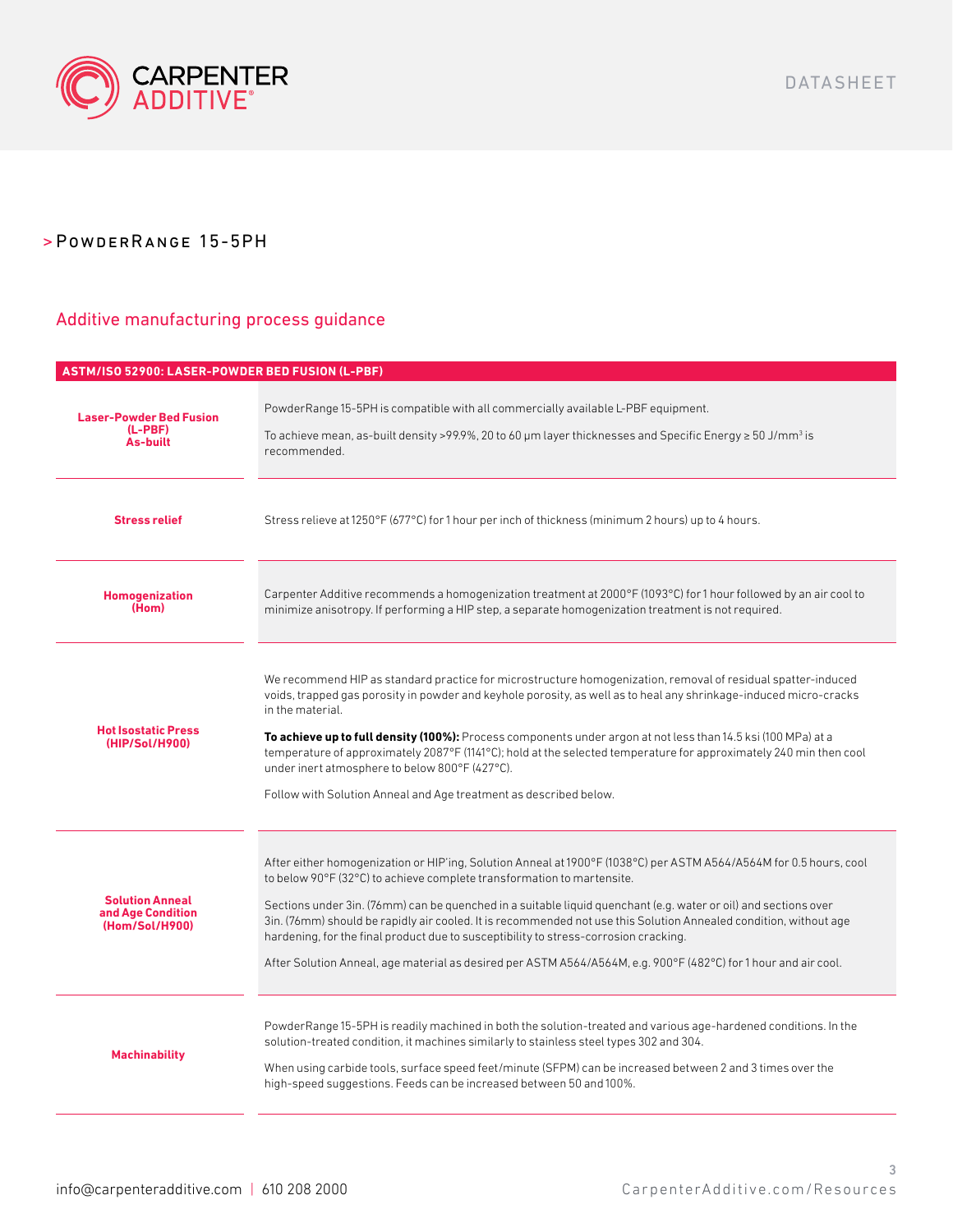



*6 Etched with Ralph's etchant*

*7 ASTM E112 Standard Test Method for Determining Average Grain Size* 

DATASHEET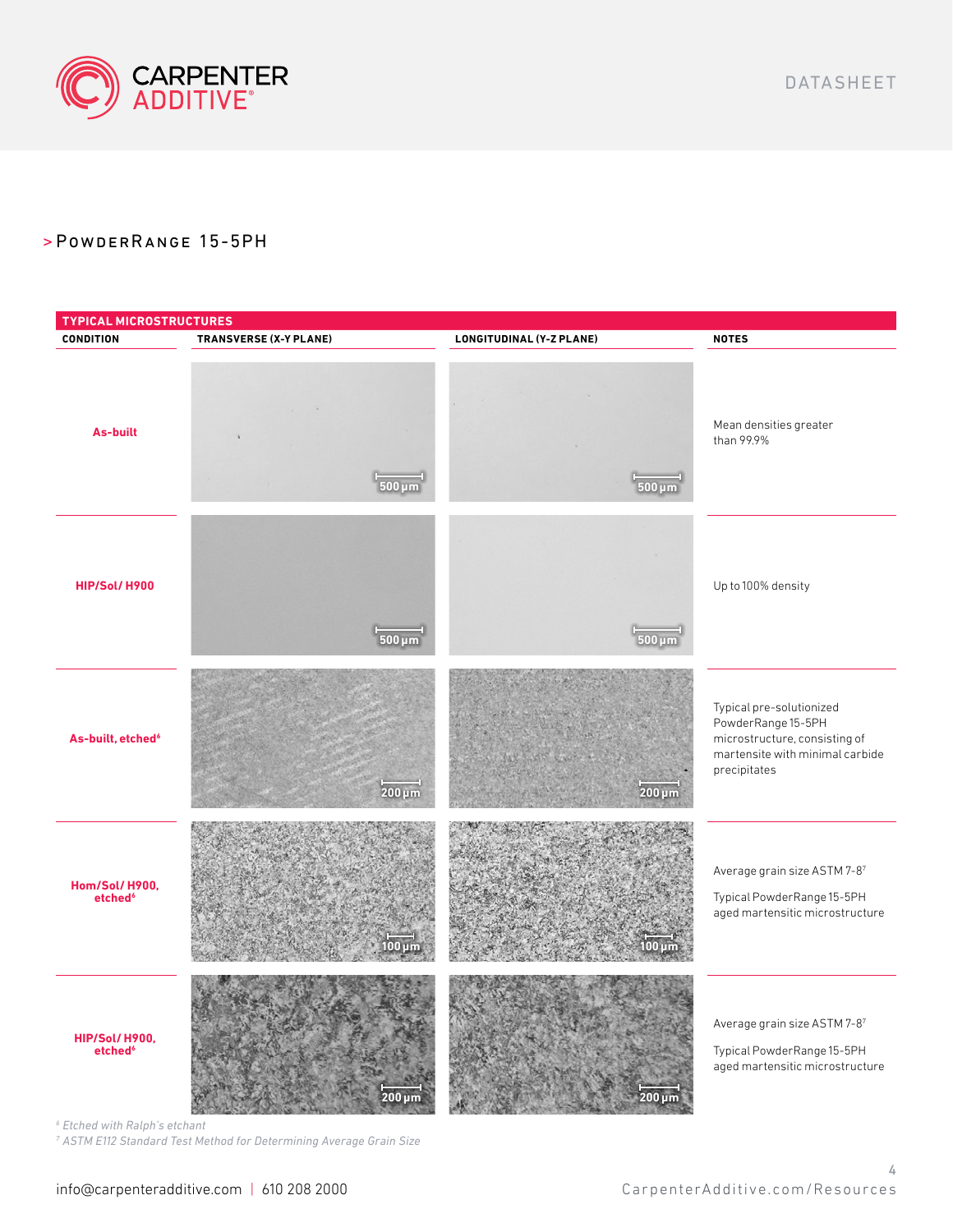

## Typical achievable mechanical properties

| <b>ROOM TEMPERATURE MECHANICAL PROPERTIES<sup>8</sup></b> |                    |                                            |            |                                                           |            |                                   |                                    |                                |       |                 |
|-----------------------------------------------------------|--------------------|--------------------------------------------|------------|-----------------------------------------------------------|------------|-----------------------------------|------------------------------------|--------------------------------|-------|-----------------|
| <b>FORM</b>                                               | <b>ORIENTATION</b> | 0.2% YIELD<br>STRENGTH $\sigma_{_{0.2\%}}$ |            | <b>ULTIMATE TENSILE</b><br>STRENGTH $\sigma_{_{\rm UTS}}$ |            | <b>ELONGATION</b><br><b>IN 4D</b> | <b>REDUCTION</b><br><b>OF AREA</b> | <b>IMPACT</b><br><b>ENERGY</b> |       | <b>HARDNESS</b> |
|                                                           |                    | ksi                                        | <b>MPa</b> | ksi                                                       | <b>MPa</b> | %                                 | %                                  | <b>FT-LBS</b> J                |       | <b>HRC</b>      |
| As-built                                                  | X and Y            | 149                                        | 1027       | 186                                                       | 1282       | 21.7                              | 68.1                               | 111                            | 150.5 | 37.5            |
|                                                           |                    | 137                                        | 945        | 186                                                       | 1282       | 18.2                              | 69.8                               | 108                            | 146.4 |                 |
|                                                           | X and Y            | 188                                        | 1296       | 210                                                       | 1448       | 13.9                              | 44.0                               | 4.8                            | 6.5   |                 |
| Sol/H900                                                  |                    | 190                                        | 1310       | 211                                                       | 1455       | 12.1                              | 38.0                               | 4.2                            | 5.7   | 46              |
|                                                           | X and Y            | 181                                        | 1248       | 205                                                       | 1413       | 13.5                              | 46.3                               | 11.6                           | 15.7  | 42              |
| HIP/Sol/H900                                              |                    | 186                                        | 1282       | 208                                                       | 1434       | 14.4                              | 52.0                               | 12.5                           | 16.9  |                 |
| ASTM Spec.9                                               |                    | 170                                        | 1170       | 190                                                       | 1310       | 10                                | 35                                 |                                |       | 40              |

*8 Average of a minimum of 5 samples taken from across the extents of a build plate in each orientation and for each heat treatment. Testing performed in accordance with ASTM E8/E8M-16a (tensile), ASTM E23-18 (impact energy), and ASTM E18-19 (hardness). Additional data may be available through a wide range of consortia and other collaborations. Please contact Carpenter Additive for additional information.*

*9 ASTM A564A564M-13 XM-12 H900 Mechanical Test Requirements after Age Hardening Heat Treatment*

## Corrosion resistance

#### *IMPORTANT NOTE:*

*The following 4-level rating scale (Excellent, Good, Moderate, Restricted) is intended for comparative purposes only and is derived from experiences with wrought product. Additive manufactured material may perform differently; corrosion testing is recommended. Factors that affect corrosion resistance include temperature, concentration, pH, impurities, aeration, velocity, crevices, deposits, metallurgical condition, stress, surface finish, and dissimilar metal contact.*

| <b>Nitric Acid</b>     | Good       | <b>Sulfuric Acid</b>     | Restricted |
|------------------------|------------|--------------------------|------------|
| <b>Phosphoric Acid</b> | Restricted | <b>Acetic Acid</b>       | Moderate   |
| <b>Sea Water</b>       | Restricted | <b>Salt Spray (NaCl)</b> | Good       |
| <b>Humidity</b>        | Excellent  | Sour Oil/Gas             | Restricted |
| Sodium Hydroxide       | Moderate   |                          |            |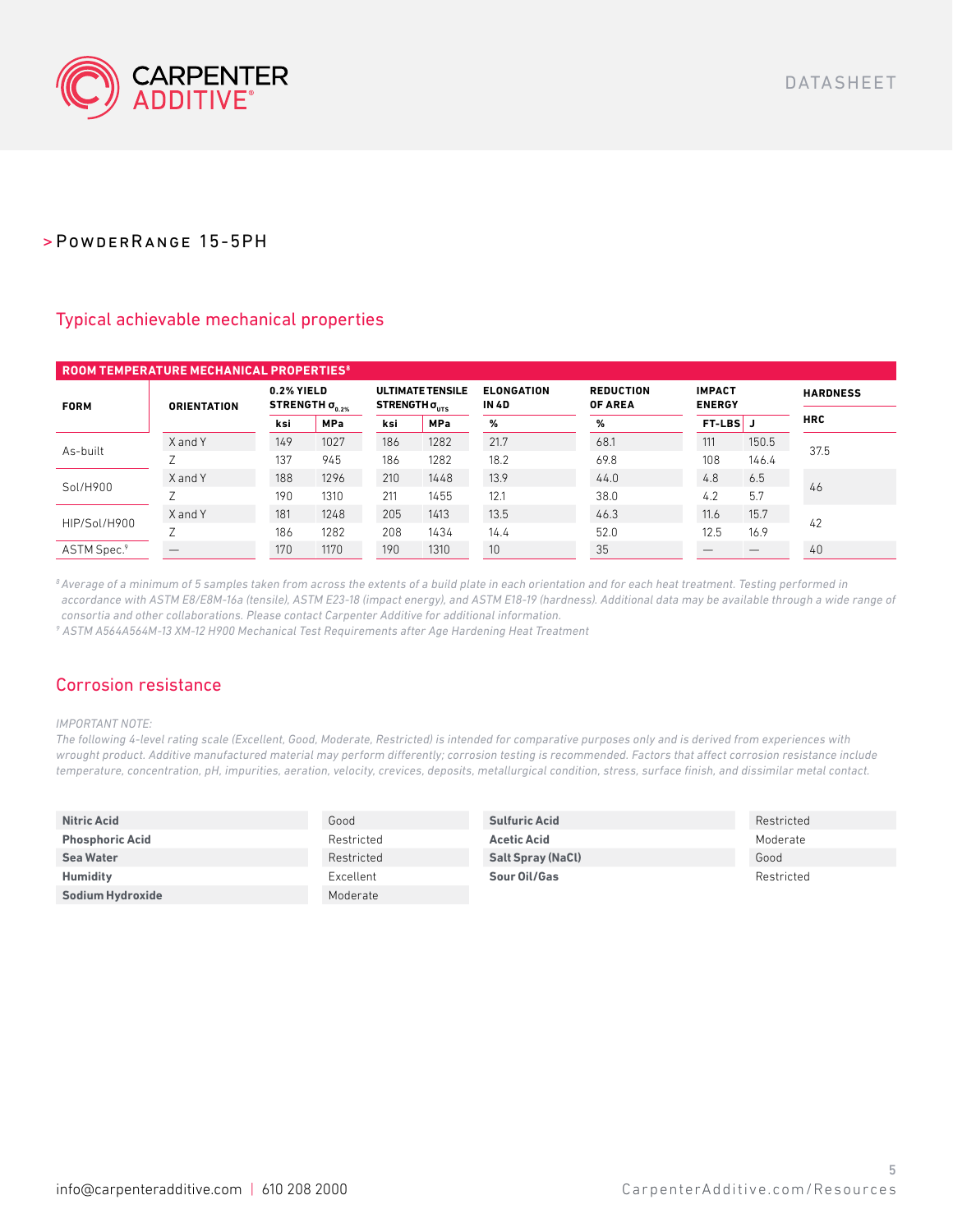

## Similar materials

| <b>COMPANY</b>             | <b>ALTERNATIVE TITLE</b> |
|----------------------------|--------------------------|
| <b>Other Generic Names</b> | 1.4540, 15-5PH           |
| Concept Laser              |                          |
| <b>EOS</b>                 | PH <sub>1</sub>          |
| DMG Mori (Realizer)        |                          |
| Renishaw                   |                          |
| <b>SLM Solutions</b>       | 1.4545 (15-5PH)          |